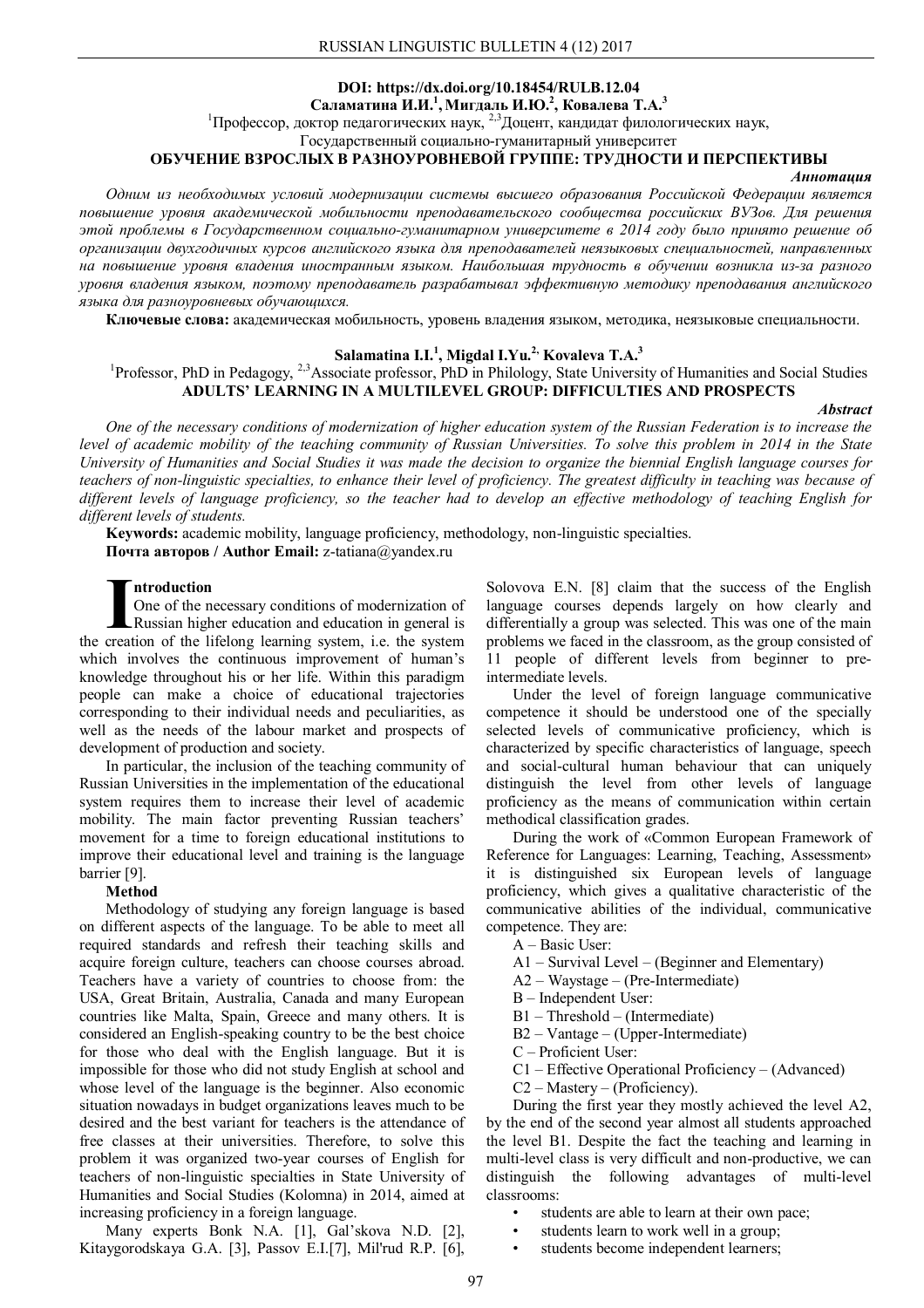students develop strong relationships with their peers;

students become partners in learning.

## **Discussion**

All classes are mixed ability to one extent or another. In such cases it's very important to remember that all students will get something out of the class, but not necessarily the same things, and not necessarily what you aim to teach them. For example, the beginners may start to get a grasp of your classroom language while the stronger students may begin to be able to put a new tense into use.

Adapting materials for mixed ability classes can take different forms. One way is to rewrite reading texts and classify the language tasks accordingly for different levels. But it is practically unreal because of the lack of time; a teacher does not have the necessary time to prepare for their classes. This sort of adaptation is extremely time consuming and very dangerous. When you give out different texts to different students, they will instantly realize that they have been labeled as a weak or strong student and, in the case of the weaker students, this will no doubt effect their motivation [5].

When faced with the challenge of a multi-level classroom many teachers do not know where to start. They fear that the preparation will take much longer, and that the students will be more demanding. However, when you compare all the advantages and disadvantages of the multilevel classroom, you can find the strength to overcome challenges and achieve success.

The main focus was primarily on the need to improve or practice skills in a foreign language. The classes were mainly practical, i.e., the participants talked with each other, spoke on the proposed topics, made presentations and lectures in a foreign language. In the selection of textbooks, we focused on training materials included in the teaching materials, because the participants did not only improve language competency, but also more broadly acquainted with the methodological techniques of work with audiovisual AIDS, included in educational-methodical complexes.

It should be given the special attention to teaching English in groups of beginners, because before the teacher and students are, in our opinion, a more difficult task than in the groups of continuing education. It is necessary to study the large amount of linguistic material and overcome psychological barriers in the limited number of hours.

One of the paramount importances of positive points when learning English "from scratch" is strong motivation. So, teachers need to maintain constantly the interest of students to a new language. This was chosen interesting and feasible tasks, students were not overloaded with homework, we controlled the process of the material's assimilation and, if necessary, we repeated poor assimilation of the information. Many methodists also recommend "the dosage of the material with immediate consolidation" [1, P. 12]. The dosage of the material and the tempo of its passing were determined by the teacher depending on learning conditions, the number of hours and learning level. With the purpose of increasing the mastering of material's level, it was carried out individual work with bad achievers because those students had worse cognitive ability. You must give them the opportunity to work in pairs with successful students [4].

#### **Results**

"The English language belongs to the group of Germanic languages. It contains a large number of words borrowed from the French language. This knowledge can simplify the process of learning the English language for starters? So for

those who know German or French, they will need much less time for learning English" [3, P. 69]. For this purpose we make the parallels in the study of phonetic, lexical and grammatical material, especially we cited the analogy in the study of such topics as, the use of definite and indefinite articles, pronouns, verb-cords, the three main forms of the verb, the infinitive without the particle to after modal verbs, impersonal sentences, etc. Here there is some useful advice for teachers: teach grammar in context; don't try too hard to explain things; incorporate grammar into other activities; teaching grammar can be a tricky business; get out of your comfort zone; don't bore your students to death.

Much attention in the classroom was given to the phonetics and elimination of beginners' common errors, especially in the process of reading and translation of words. The similarity in spelling often leads to errors. Finding the familiar word from the German language the students read it with a German accent, for example: also [alzo] instead of [olsou], so [zo] instead of [sou], Name [na:me] instead of name [neim], was [vas] instead of [wo:z]. Similar pronunciation of words leads to misinterpretation of the true meanings of English words. For example: nine (in English it is the number nine) – nein (in German it means "no"), come (in English it means the infinitive) – kam (in German it means the past form of the verb "to come").

From the first lessons the students faced difficulties in reading and pronunciation. It is advisable to read words and small sentences in chorus with the teacher. The principle of oral advance was well established at the initial stage of learning a foreign language. It turns out that the auditory image, used repeatedly over a short period of communicative units, is so strong that reading the text for the first time, students almost don't make mistakes. There is involuntary binding of the auditory image of the word with its graphic image and it is established the sound-letter connection [8, P. 37].

To improve reading abilities you should use visualization, mostly short stories, games and the Internet resources. Use regular lifestyle reading (or any kind of reading materials at home) and teach vocabulary that can be found in the text – this can be done before or during reading, depending on the task.

The intensive work was carried out at the board. There were active students in the group who always wanted to go to the board, but the teacher also sought to cause the constant rotation of students to the role of activists and all students should act in turn. There are some peculiarities to remember improving speaking skills: keep sentences short and grammatically simple, use exaggerated intonation to hold the student's attention, emphasize key words, limiting the topics talked about to what is familiar to the student, frequently repeat and paraphrase [10].

At the initial stage of learning it is also important to constantly monitor the students ' knowledge. Therefore, the teacher's forms of control helped to monitor the degree of students' knowledge of any skill and also revealed the possible gap of individual students.

#### **Conclusion**

To sum up, after two years courses we can highlight ten golden rules which have helped both teachers and students to achieve excellent results in teaching English:

1. Include English into every corner of your students' lives.

2. Create in-class strategies that will effectively be used in outside practice.